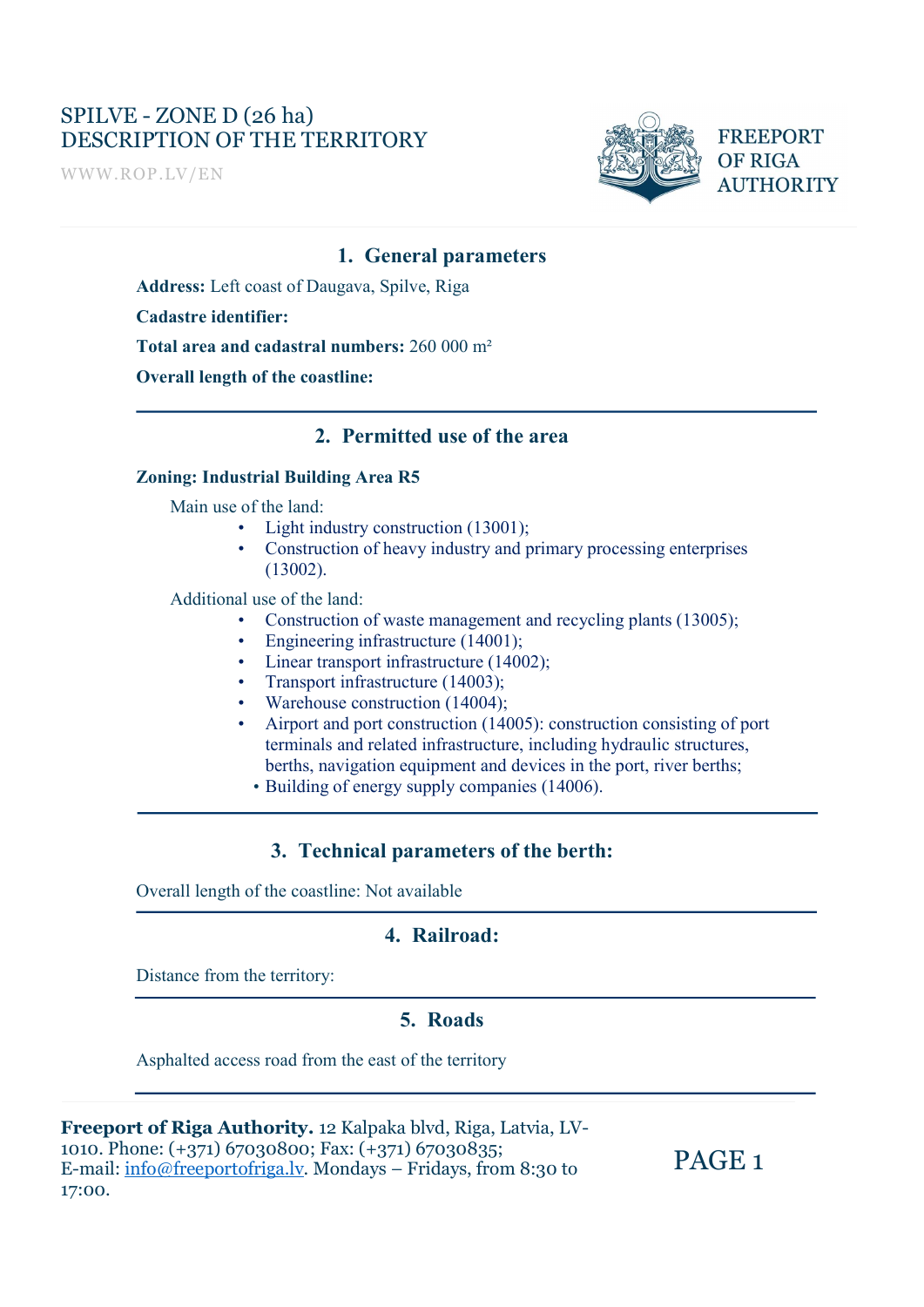# SPILVE - ZONE D (26 ha) DESCRIPTION OF THE TERRITORY FREEPORT

WWW.ROP.LV/EN



**AUTHORITY** 

#### 6. Gas pipeline

#### Parameters: not available

### 7. Electricity

• It is necessary to construct a connection of the appropriate capacity

#### 8. Water supply/sewerage

- It is necessary to construct a connection of the appropriate capacity Local networks
- 

### 9. Ground

- 
- Minimum ground lifting is required, not critical Territory is registered in the Land Register, construction rights possible

#### 10. Distance to the nearest residential area

Distance to the nearest residential area: 50m

#### 11.Type of operations of the bordering port companies

• Warehouse Services

### 12.Specific remarks

Freeport of Riga Authority. 12 Kalpaka blvd, Riga, Latvia, LV-1010. Phone: (+371) 67030800; Fax: (+371) 67030835; E-mail: info@freeportofriga.lv. Mondays – Fridays, from 8:30 to 17:00.